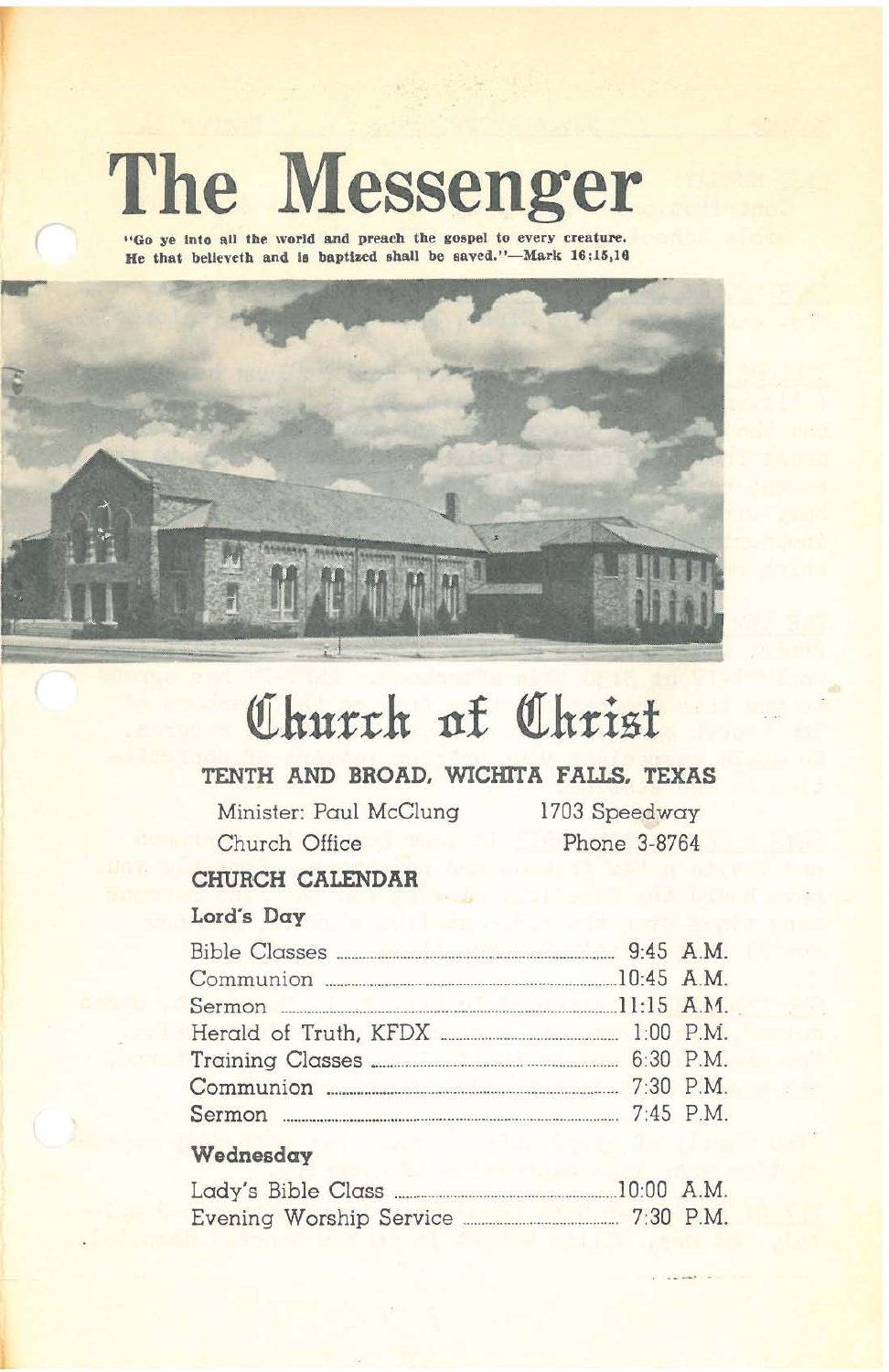Volume 1 *November* 29 **,** 1953 Number 21

LAST SUMDAY:

Contributions - \$1,117.21 Budget - \$1,341.00 Bible School Attendance - 580 Goal - 750

IN RESPONSE TO THE INVITATION during the past week. Mrs. Jack Bogan, 1916 Hines, Ph. 2-1516, was restored.

WELCOME HOME! It's good to have Bro. McClung home again following his meeting in Tulia, Texas. Sister McClung and the children joined him last Wednesday, and they spent Thanksgiving with friends in Lamesa. Due to the recent rains, the people around Tulia were extremely busy with harvest causing the schedule to be somewhat inopportune. Nevertheless, they had a good meeting which resulted in three baptisms and much good otherwise.

THE NEW NATIONWIDE TELEVISION program,The Herald of Truth, will have its preview showing in Wichita Falls on KWFT-TV at 3:30 this afternoon. KWFT-TV has agreed to run this program one time free so that members of the Church can get a preview showing of the program. We would appreciate your writing letters of appreciation to the station.

HAVE A TELEVISION PARTY in your home this afternoon and invite a few friends and neighbors. Possibly you have heard the beautiful singing and the fine sermons many times over the radio at 1:00 o'clock, and now you'll want to actually see them.

OUR SYMPATHY is extended to Mrs. R. B. Hunnicutt, whose mother, Mrs. Pigg, was buried in Weatherford, Okla., November 23rd, and to the family of Mrs. Alma Sterne, who passed away last Tuesday, November 24th.

"The family of Floyd Huff acknowledges with deep appreciation your kind expression of sympathy."

THE SICK: Sister Seth Cunningham is in Bethanis Hospital, and Mrs. Billie Wright is in the General Hospital.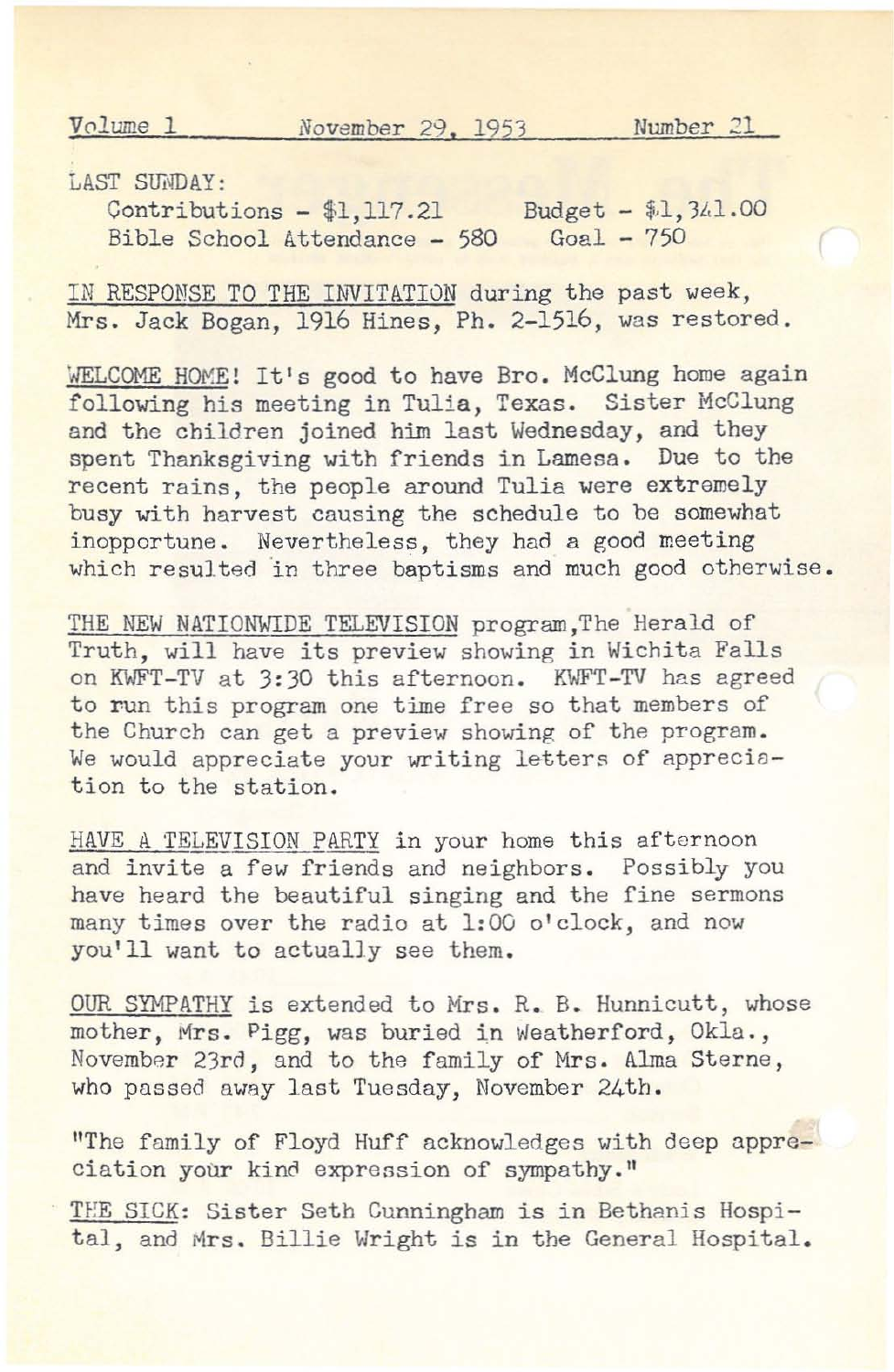APPROXIMATELY 500 "Information Sheets" necessary to the printing of our new church directory have been turned in. This response has been most excellent, but we can't go to press without the others. You will find addition· 1 sheets *in* the foyer racks, or in the office.

YOU ARE INVITED to attend the lectureship of the Church of Christ in Holliday, Texas, from Nov. 30, thru Dec.4. Brethren Copeland, McClung, Jones, Cullum, and Taylor will be the speakers. Services at 7:00 p. m.

ONE OF THE MOST ENCOURAGING works of the congregation is the Ladies' Bible Class, which meets each Wednesday morning at 10:00. Bro. McClung teaches this class, and all of the ladies who are not working *in* industry are urged to attend. Let's have a hundred this week!

THE BIBLE CLASS FOR NEW MEMBEhS meets *in* the chapel each Monday night at 7:45, and *is* especially designed to meet the needs of those who have obeyed the Gospel in recent months. If you need this study, Bro. McClung ~ill be happy to have you.

IF YOU KNOW OF CHILDREN in your neighborhood whose parents would allow them to attend our Bible classes and worship services on Sunday mornings, please get the parents permission(invite the parents too), and call their names in to the church office.

DON'T BE A FAIR WEATHER CHRISTIAN. That smacks of denominationalism. Their religion is not particularly important to them, so they can miss Bible classes and worship when things aren't convenient. Our bad weather season lies just ahead. Let's pick this season to reach goals and set new ones.

Miss Gwendolyn Pittman, one of our fine young Christian girls, became the bride of Julian B. Thompson, of SAFB, in ceremonies performed by Bro. McClung last Friday evening in the Chapel. The couple will establish residence at lOth and Burnett, Apt. 9, here *in* Wichita Falls.